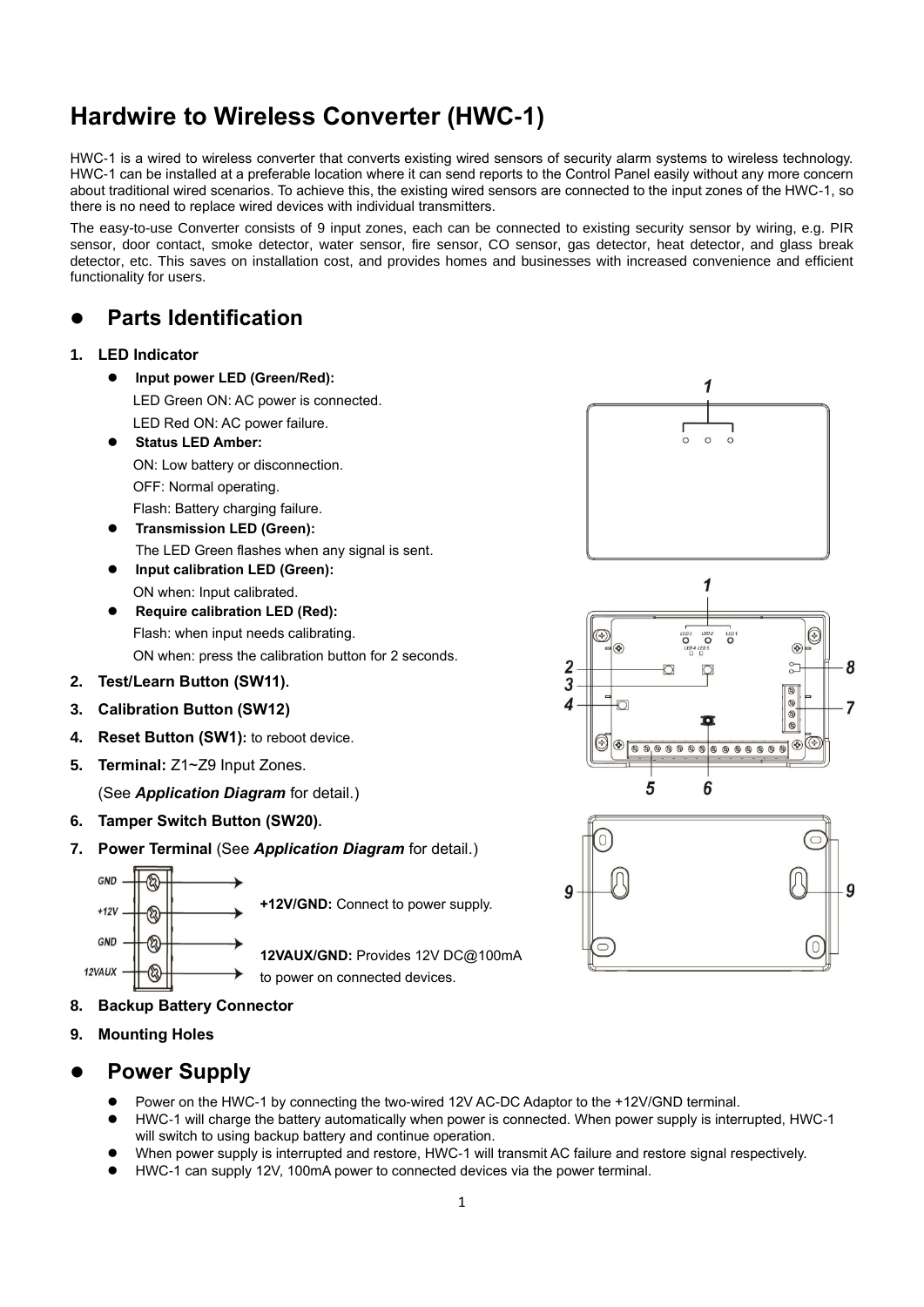## ⚫ **Backup Battery (Requires external sealed lead acid battery x1)**

- ⚫ Connect the battery (external sealed lead acid battery x1) to the backup battery connecting terminals, positive and negative terminals.
- ⚫ HWC-1 will charge the battery automatically when power is connected. When power supply is interrupted, HWC-1 will switch to using backup battery and continue operation.
- When backup battery is low on power, HWC-1 will transmit low battery signal. When the battery has been charged, HWC-1 will transmit battery restore signal

### ⚫ **Application Diagram**



The Power Terminal (Z1~Z9 zones) inputs allow existing wired sensors to be connected to the HWC-1 Converter:

- Each input zone is only available to one wired sensor.
- It is essential for all input zones that are used to have an EOL resistor (with a value from 1k to 10k ohms).
- ⚫ Keep the existing installation zones which already have EOL resistor (with a value from 1k to 10k ohms).
- ⚫ For a NC loop without an EOL resistor, please add one in series with the loop.
- ⚫ For a NO loop without an EOL resistor, please add one in parallel (across) the loop. It should be located at the end of the loop far away from the Control Panel.

#### *<NOTE>*

 $\degree$  If you wish to change the wires on the input zone, please power OFF HWC-1 first, then change wire input location as prefered and power ON the HWC-1 again. Press the calibration button to finalize the changing process.

### ⚫ **(SW12) Calibration Button**

After wiring existing sensors to the HWC-1, initiate the calibration process which allows the HWC-1 to learn which zone will be active and what EOL resistors are used. Any unused / opened zone will not be recognized and reported to the Control Panel.

- Ensure all zones are well connected.
- ⚫ Press and hold the Calibration button **(SW12)** for 2 seconds. Both LED4 (Green) and LED5 (Red) will turn ON.
- When calibration is completed, LED5 (Red) will turn OFF. LED4 (Green) will stay ON to indicate calibration is successful.
- ⚫ When calibration fails, LED4 (Green) will turn OFF, LED5 (Red) will flash to indicate error

*<NOTE>*

Zone 1 must be wired for HWC-1 to function normally and use calibration function.

### ⚫ **(SW11) Learning / Walk Test**

- Make sure the devices are connected and properly calibrated before proceeding to learning.
- Refer to your Control Panel Manual to put panel into learning mode.
- Press the Test/Learn button **SW11** to send learning code to the Control Panel.
- Refer to your Control Panel operation manual to complete the learn-in process.
- ⚫ Test/Learn button is also used for Walk Test function. Put the panel into Walk Test mode and press the button to check signal range and strength.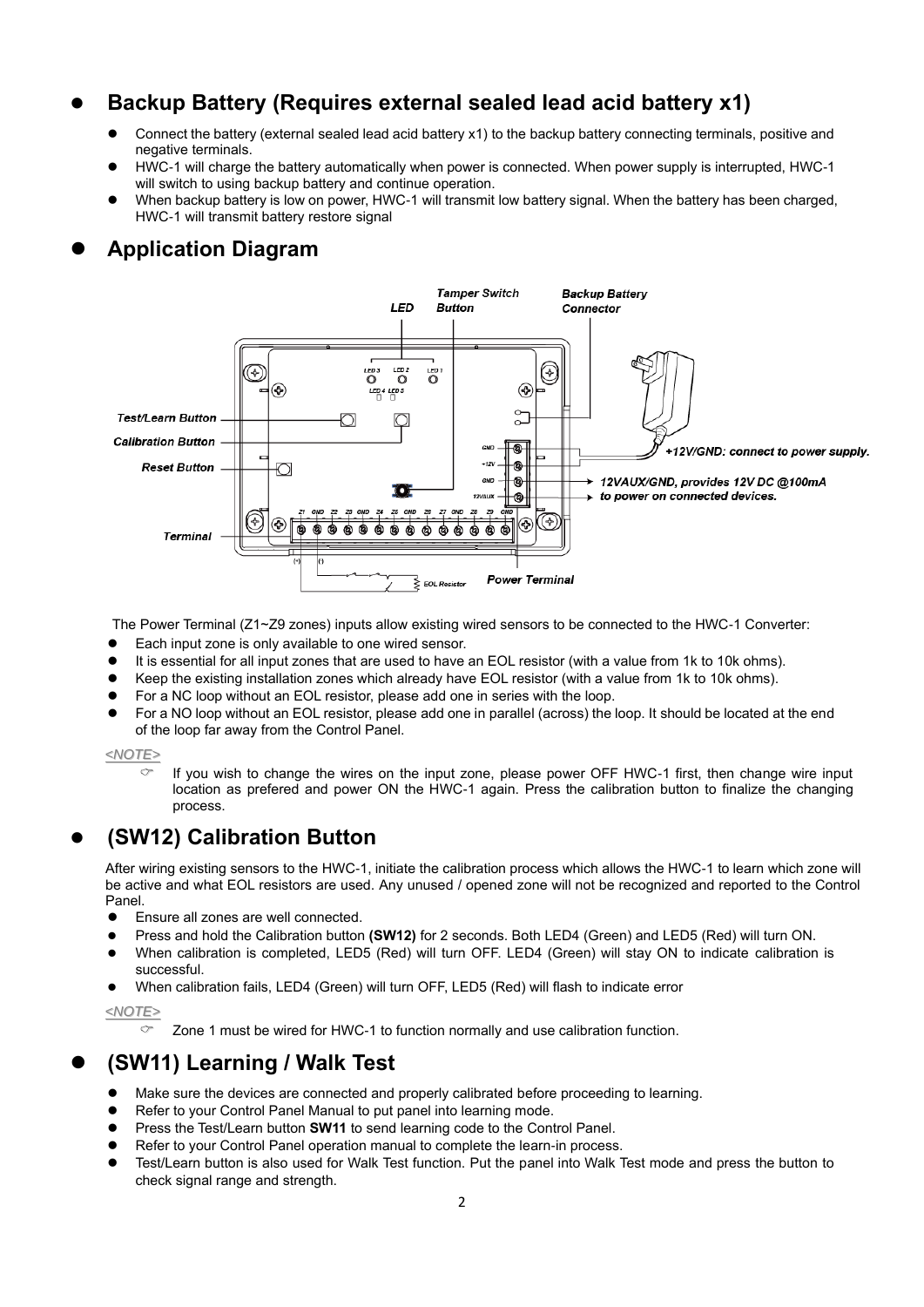| <b>Learning Device</b> |      |                     |             |                            |             |           |
|------------------------|------|---------------------|-------------|----------------------------|-------------|-----------|
| Stop                   |      |                     |             |                            |             |           |
| <b>Externed Device</b> |      |                     |             |                            |             |           |
| <b>Time</b>            | Area | Zone                | Type        | Name                       | <b>RSSI</b> | Device ID |
| No items found         |      |                     |             |                            |             |           |
| Detected Device        |      |                     |             |                            |             |           |
| <b>Time</b>            |      | Type                | <b>RSSI</b> | e m                        | Device ID   |           |
| 03:59:55               |      | Door Contact        | 19          | RF:0019cd <sup>19</sup>    |             | Add       |
| 03:59:55               |      | <b>Door Contact</b> | 19          | $RF:0019cd$ <sup>1</sup>   |             | Add       |
|                        |      |                     |             | $\leftarrow$ $\rightarrow$ | Zone number |           |

#### *<NOTE>*

- $\degree$  When HWC-1 is learned into the alarm system, each active zone will be recognized as Door Contact device type. Users can edit the device name and select the alarm type for each connected sesnsor in the Device Edit page.
- $\degree$  Each learned input zone will send an individual RF code to the Control Panel. The zone number is indicated by the the last digit of the device ID.
- $\degree$  HWC-1's own status (Low Battery, Tamper..etc) is transmitted via Zone 1.

#### ⚫ **Supervision**

- ⚫ The Converter will automatically transmit Supervisory signals periodically to the Control Panel at random intervals of 30 to 50 minutes in Normal Operation Mode.
- If the Control Panel has not received the signal from the Converter for a preset period time, the Control Panel will indicate that particular Converter is experiencing an out-of-signal problem.

#### ⚫ **(SW20) Tamper Switch**

⚫ It is designed to protect against unauthorized cover opening. When the tamper switch is triggered, HWC-1 will emit a tamper open signal to the Control Panel for reporting.

#### ⚫ **Installation Procedures**

The HWC-1 can be wall mounted with the mounting bracket provided, or with the pre-punched mounting holes. Please follow steps below to proceed.

#### **A. With Mounting Bracket:**

- 1. Take out the mounting bracket provided.
- 2. Use the 2 central mounting holes on the mounting bracket to mark positions on the wall.
- 3. Drill holes at mounting location and install wall plugs if required.
- 4. Install mounting screws at marked location as shown below.